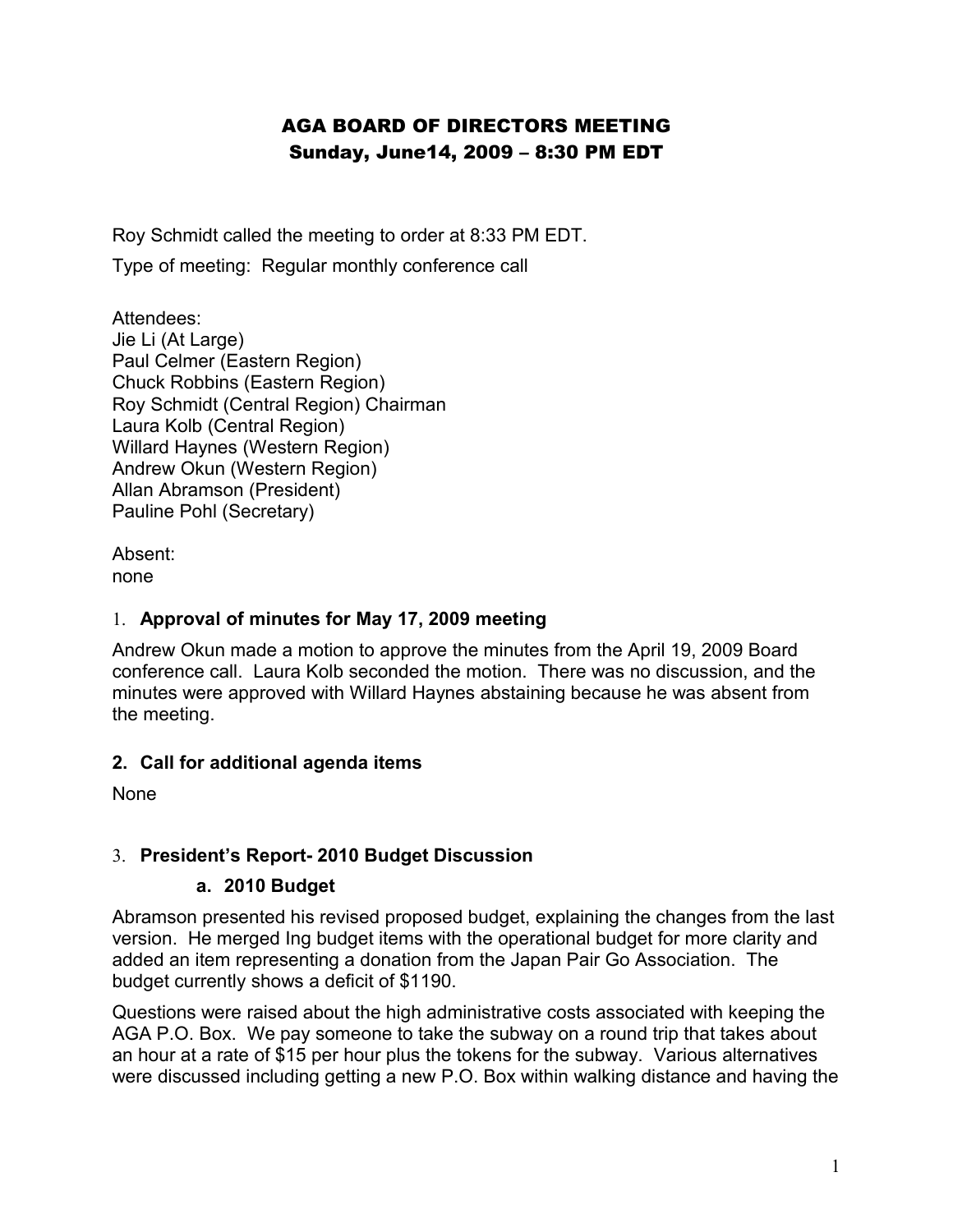mail go to the current Treasurer. Schmidt said he thinks we need to keep an address in New York since the AGA is incorporated there.

## **b. Discussion of e-Journal**

Chris Garlock joined the conference call to discuss the publications budget. He said he is reducing costs this year by designing the Yearbook himself saving \$1000. He reported that the Go World promotion netted an extra 200 members. He fielded questions about the e-journal and the Yearbook.

Celmer asked how a yearly report is superior to a quarterly publication. Garlock said there is no news function to a quarterly magazine, because all the news would be old by the time the magazine is delivered and the expenses would be higher because of increased postage.

There are currently 14,000 readers of the e-journal. Garlock recently hired a few new copy editors. He hopes the Yearbook will come out faster next year because he is doing the design work himself and he can do the Congress section right after the Congress and the Oza section right after that instead of waiting until the end of the year to do all of the sections. Garlock hopes that next year the Yearbook may come out as early as February, compared with May this year.

# **c. Motion to Approve the Budget**

Celmer made a motion to approve the budget. Robbins seconded the motion. Schmidt noted that it wouldn't be proper to approve a budget that isn't balanced. Abramson said he would add a line of Income saying "from Reserves" to balance the budget. (\$1190)

Okun asked if Abramson was going to include the budget item "Volunteer appreciation fund" as suggested by Phil Waldron. Abramson said he would use his discretionary funds.

Okun made a motion to accept the amendment to the budget. Robbins seconded the motion, and all approved.

The Board voted unanimously to approve the amended budget.

# **d. Status Report from Board members**

Abramson asked if any Board members had information to report from their member phone calls. Okun said he spoke with David Whiteside in Ventura, California, who said that although he doesn't hold tournaments, he has had some success getting his club members to join the AGA by appealing to their desire to benefit the larger go community. He also said that in the past, Whiteside and his wife have offered to print TD training materials for the AGA. The offer was rejected before, but he asked if the AGA might be interested at this time. Abramson said he is interested and hopes the offer is still out there. Whiteside also said that often people are initially enthusiastic about go but they get discouraged when they realize it is difficult to improve. A "resident teacher" at local clubs to coach and teach might help.

Kolb said members in Chicago usually join so they can participate in the quarterly tournaments.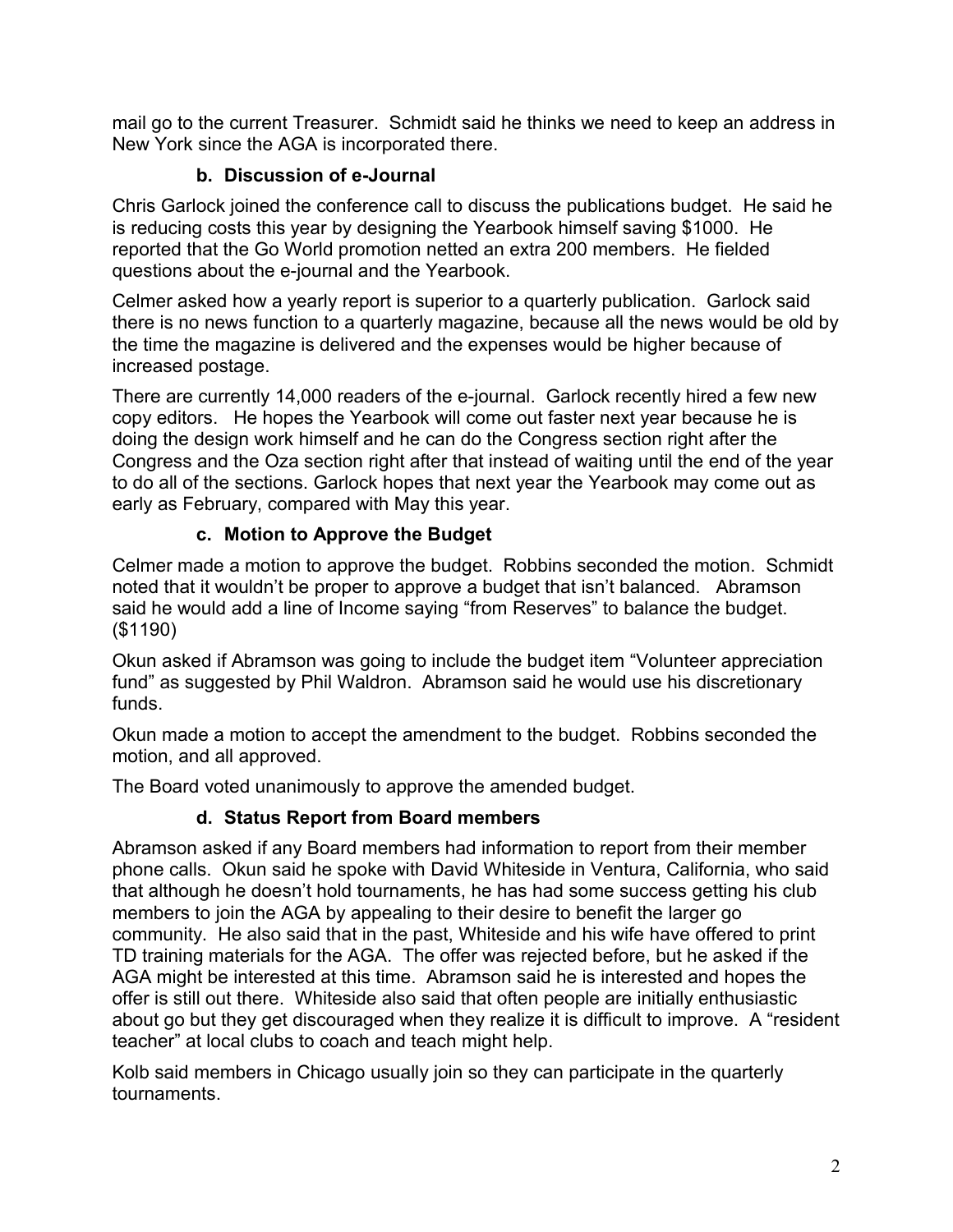Haynes said he spoke with a member from the Anchorage, AK go club. He said that the Yearbook is the attraction to join there. He would like to have instructional materials available to members such as pamphlets on how to play for example. He thought something to supplement "The Way to Go" would be nice.

Celmer said Bill Cobb has a trifold pamphlet he hands out that might be useful.

End of President's report. (9:35 PM EDT)

## **4. Old Business**

### **a. 2010 Budget**

Covered under President's report

### **5. New Business**

#### **a. Board Member Nominations**

Kolb said she is running for re-election in the Central Region. Gordon Castanza is running in the Western Region. Celmer is running for re-election in the Eastern Region. There is a challenger in the Eastern region who is a relatively new member, Ke Lu.

Celmer said he has been getting inquiries from members about getting equipment from the AGA. He thinks that if the AGA could distribute equipment to chapters, it could be an incentive to get more members. Okun suggested offering equipment to Chapters in exchange for them running tournaments. Robbins said he thinks we need to hold on to any equipment we have because we don't know if Ing funding will ever resume and we will need all the equipment we have for future Congresses. Haynes said that he asks people to bring boards to his tournaments and it has worked well so far.

Li said that last year at the World Mind Sports Games, the publisher of World of WeiChi said they were sending 400 sets to the AGA. Abramson said he would ask Michael Lash if he knows anything about it.

## **b. Congress Meeting Scheduling**

Schmidt said he would like to set up a speakerphone for the Congress Board meeting since he will not be attending. Kolb said it is possible that she will have to cancel her trip to the Congress because of work commitments. Abramson said the Board meeting is currently scheduled for Thursday afternoon at 2:00 EDT and that he will make sure there is a speakerphone available.

## **c. Chapter Information updating**

Okun said he has been getting questions from chapter representatives asking how to update their information on the AGA website. Robbins said corrections and additions should be sent to [Database@usgo.org.](mailto:Database@usgo.org)